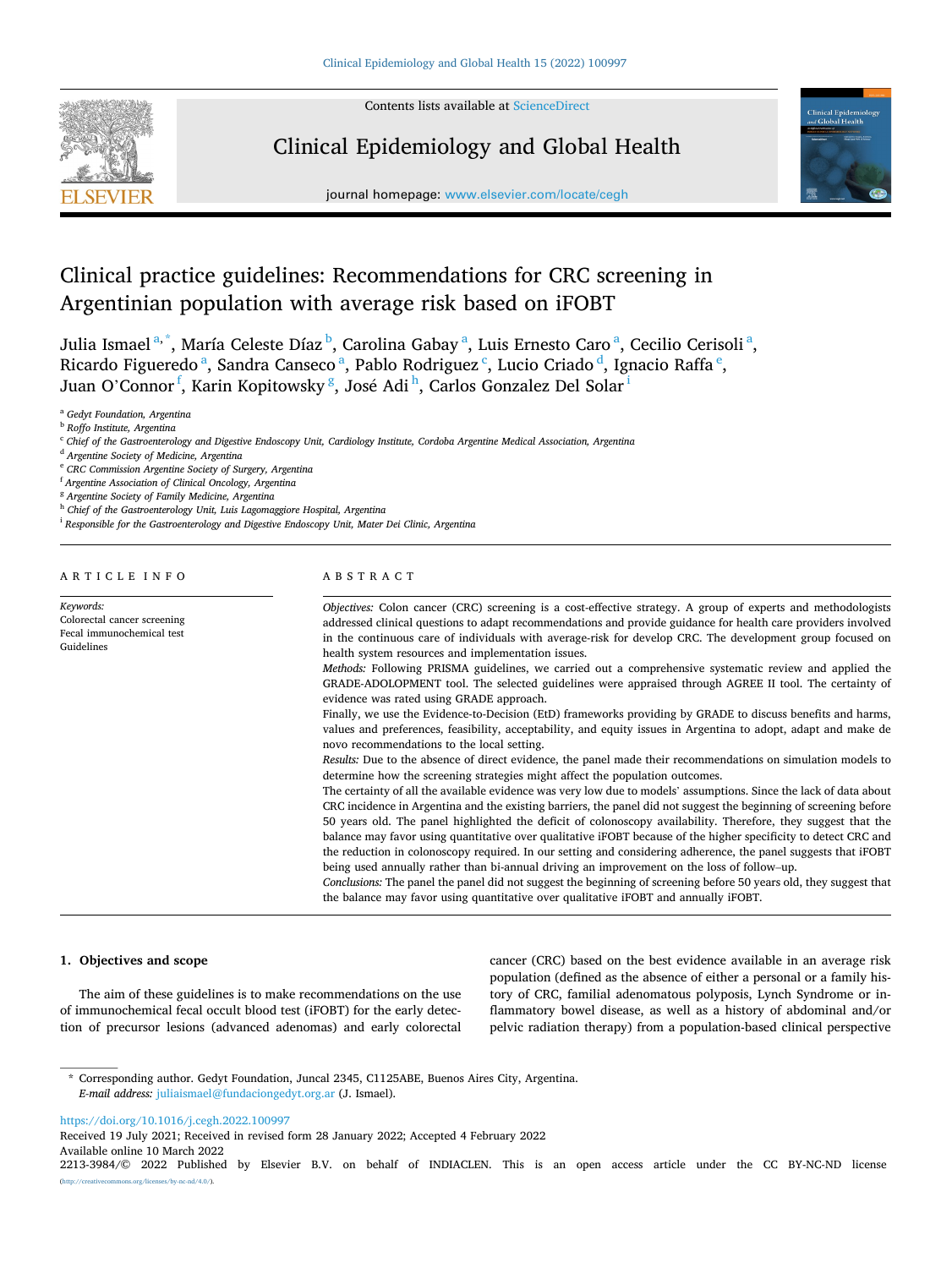## *J. Ismael et al.*

adapted to the local scenario.

The potential benefits and risk of the available options, frequency, feasibility of use and the values and preferences of the users will be considered.

This guide has been designed for Argentinean health care providers involved in the continuous care of patients and individuals with a risk of CRC as well as funding entities and health care decision makers.

## **2. Introduction**

CRC is a potentially curable disease since between 80 and 90% of the cases originate in a polyp. In most cases (around 75%), CRC occurs in individuals with no personal or family history of the disease.

In Argentina, 15,692 new cases of CRC were estimated for the year 2018, including 12.2% of the total number of tumors<sup>1</sup> (Graph 1).

Both global patterns and trends in incidence and mortality related to CRC are correlated with the current levels of human development. $38$ Therefore, more interventions are needed (dependent on the resources available) to reduce the number of cases of CRC in the coming decades[.2](#page-3-0) 

In 2018, CRC was responsible for 7349 deaths, $4\overline{}$  which accounted for a mortality rate adjusted for age of 12.6% per 100,000 habitants.<sup>[3](#page-3-0)</sup>

The most important effectiveness measure of a screening strategy is the decrease in mortality due to a specific cause, compared to the equivalent general population not included in the screening.  $5,6,7$ 

Based on the information available, the World Health Organization  $(WHO)^8$  encouraged countries to develop cancer prevention and control programs in a structured, systematic and gradual fashion based on local considerations and needs.<sup>9</sup> However, the most effective strategy has not been identified yet.<sup>12</sup>

Regardless of the testing strategy, most of the evidence in individuals with average risk applies to the 50- to 70-years-old. So, the recommendations are typically based on this target population. Outside this age range, individualized recommendations should be applied. $13$ Method selection depends on the quality of performance and also on the resources available in the area where the program is implemented.<sup>14,1</sup>

According to a report drafted by PAHO (Pan American Health Organization) in  $2017$ ,<sup>17</sup> many countries in the region introduced CRC population screening based on iFOBT and are at present in different stages (Graph 2).

In our country the National Prevention and Early Detection Program for Colorectal Cancer was created in  $2013$ .<sup>18</sup> It was implemented including the general population and follow up of higher risk groups. The method selected for individuals of both genders in the 50- to 70-year-old group with public health coverage was the yearly qualitative iFOBT, in case of a positive test a colonoscopy is also performed. An assessment of the impact of the CRC screening program in Argentina based on qualitative iFOBT in 50-year-old with public coverage only concluded that this strategy has a positive impact on the healthcare policy selected and on the number of cases and costs for the state.<sup>[19](#page-4-0)</sup>

## *2.1. Current technologies available for CRC screening*

- Stool guaiac test (gFOBT): This test is based on the peroxidation test through the Guaiacum conjugate which turns blue in the presence of hemoglobin. The participant must collect three stool samples and in some cases some diet restrictions and medication are recommended by the manufacturer since the reactive does not react specifically with human hemoglobin.
- iFOBT: This test is used for the detection of occult blood through antibodies (agglutination inhibition) against human hemoglobin present in feces. These measurements are performed using one sample only and do not require diet or drug restrictions. These tests do not react with hemoglobin digestion products. There are qualitative and quantitative FOBT available. Qualitative tests depend on visual interpretation and are associated with inter-observer variability. Quantitative tests require a lab and the use of standardized

procedures and therefore the results are more consistent. The cut-off point to define positivity may differ according to implementation.

• Endoscopic methods: A colonoscopy includes visual assessment, requires preparation and sedation.

## **3. Methodology**

The methodology for guideline adaptation from the Ministry of Health<sup>20</sup> was used to design this guideline.

# *3.1. Research questions*

- What is the age when population screening in individuals with average risk of CRC provides a higher reduction in CRC mortality?
- What is the impact of the quantitative vs. the qualitative iFOBT on CRC screening?
- In the population with an average risk exposed to quantitative iFOBT-based screening strategies, which is the most appropriate screening interval?

#### *3.2. Systematic literature review*

A systematic review of the literature according to the PRISMA guidelines was conducted in PubMed, TRIP database, Cochrane Library, Epistemonikos and LILACS. The search was complemented with a manual search. Were included Clinical practice guidelines (CPG), Systematic reviews and meta-analyses, CRC screening, Language: English or Spanish, Publication date: until October 2020.

Outcomes selected: a) Target age for the use of CRC screening methods in average risk populations. b) Impact on the CRC-related incidence and mortality of two qualitative and quantitative iFOBT and the potential harms of using these two techniques. c) Impact on the frequency of use of the quantitative iFOBT (Appendix I).

## *3.3. Assessment of CPGs according to*

AGREE  $II^{21}$  and then the strategy suggested by the National Ministry of Health was used to select the guidelines which might be adapted (Appendix II and III). Evidence was obtained from the guidelines selected in order to answer questions of interest.

# *3.4. Development of the consensus for recommendations adapted to the local setting*

Panel: authorities of the national scientific societies or key opinion leader in the field (Appendix IV).

The appropriate evidence was identified, and the controversial issues were selected for discussion in relation to the proposed topics.

Methodology for consensus: First, the GRADE® system and the corresponding framework for decision making was presented at a virtual meeting (Appendix VI). The strength of the system is based on the explicit and transparent recommendations obtained from the assessment of the body of evidence (Appendix VII). At the same meeting, the structured summary of evidence found for each question based on accurate evidence was also described. Also, the members of the panel discussed the validation of topics for analysis, the modification or inclusion of relevant questions not included in the original proposal.

At the second virtual meeting, recommendations adapted to the local scenario were made by implementing the decision framework and related domains as provided by GRADEpro.

Finally, a preliminary document was drafted and e-mailed to the members of the panel for revision and underwriting of the final document. The external revision was conducted by Dr. Linda Rabeneck.

All the members of the working group and participants of the consensus declared their conflicts of interest (Appendix V).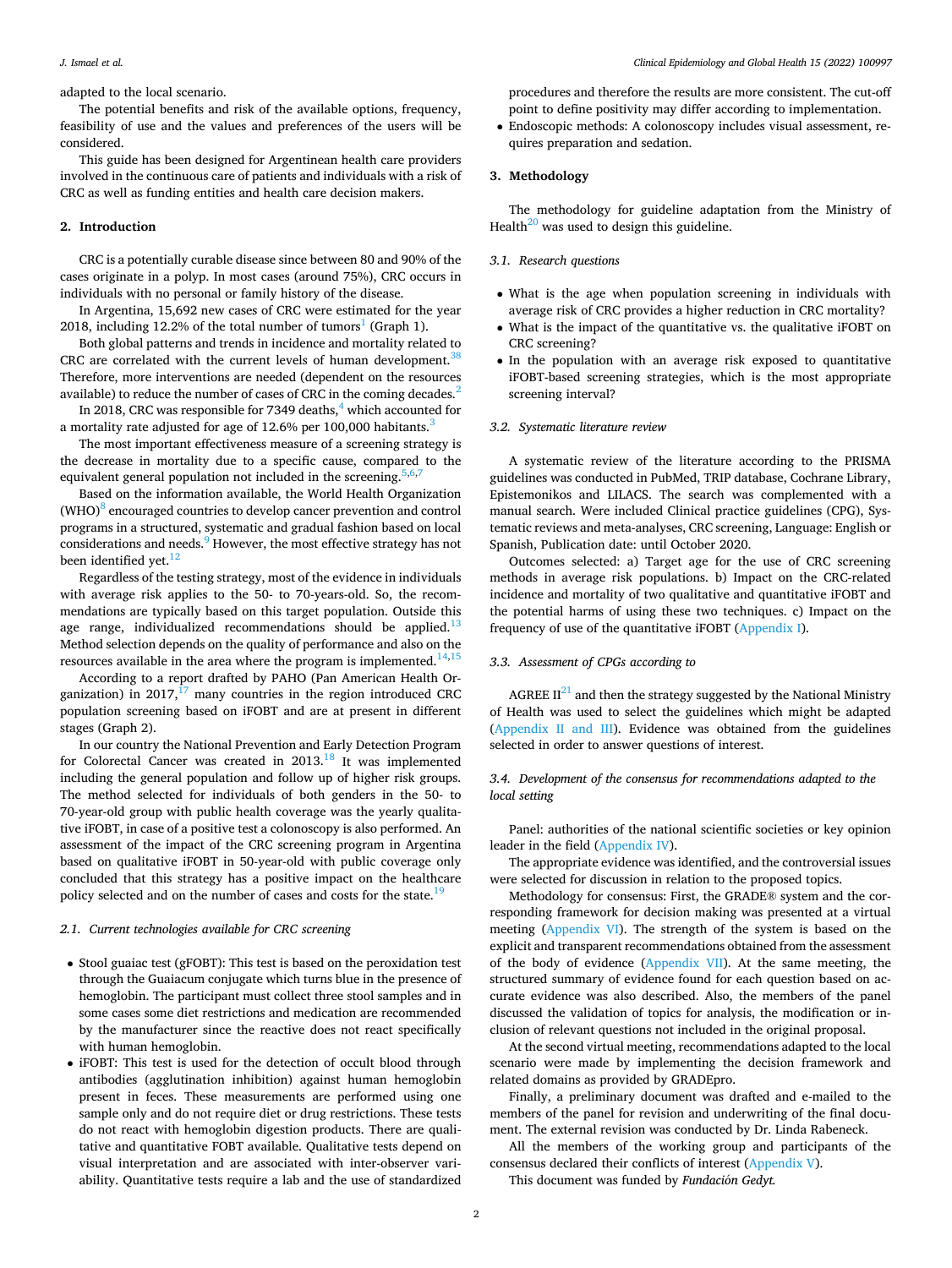### **4. Results**

A) The selected guidelines were 4 (Table  $1)^{25}$ 

B) Questions

# *4.1. What is the age when population screening in individuals with average risk for CRC provides a larger reduction in CRC mortality?*

There is no direct evidence of the impact of screening strategies for critical outcome such as CRC-related incidence and mortality in the 45–49 age group. Three European studies initiated in the 80s and 90s included individuals older than 45, gFOBT was used as a screening test and no age subgroup analysis was reported, probably because of the absence of statistical significant power.<sup>[26](#page-4-0)</sup>

CRC caused a total of 7349 deaths in Argentina in 2018 (Table 2), $^{27}$ most of them occurs in adults older than 60 years old (Table 3).

Two guidelines include a weak recommendation to conduct screening in the population between the ages of 45 and  $50.<sup>22,24</sup>$  These recommendations are based only on the opinion of the panel members in relation to the increased number of CRC cases in this age group in the territory in question (USA) and used simulation models to support their recommendations.

One guideline<sup>23</sup> use MISCAN model to determine how screening might affect this population. The MISCAN model considers the following: 100% compliance rate; 132 screening strategies; increased incidence adjusted rate in young adults in the USA between 1974 and 2013 according as reported by  $SEER<sub>1</sub><sup>28</sup>$  and supposing an increased risk as the cohort ages. The endpoint was a balance between the benefits, i.e., years gained and the potential burden and harms, defined as the number of colonoscopies needed. As a reference, strategies including colonoscopy and meeting the effectiveness limit or 98% of this limit as defined by the working group were selected.

The rate between the increase in burden compared to the benefit was (Efficiency Ratio, ER) estimated for the different strategies. The threshold for the strategy recommended by the model was an ER below 39 (as defined by USPSTF) for colonoscopy, while for methods not using colonoscopy the ER was supposed to be under that obtained by the colonoscopy as well as years of life gained equal or under 90% as compared to the colonoscopy.

The most effective strategies by the model were: colonoscopy every 10 years from the age of 45 to the age of 75, for as compared to the 50–75 age group 6.2% more years of life were gained and a 17% of colonoscopies per 1000 adults during a "lifetime" for screening.

In this particular model, the initiation of screening at the age of 40 with colonoscopy every 10 years led to a slight increase in the years of life gained (438 vs. 429) as compared to the initiation at the age of 45 but with the same number of preventable deaths $37$  per 1000 adults; so it was not considered a recommended strategy (Table 4).

This model has several limitations: The burden of tools other than colonoscopy was not considered. There is no consensus about the threshold to measure efficacy for the increased number of colonoscopies over the years of life gained. Adherence to screening, follow up and diagnosis is not 100%. There is uncertainty as to whether "test performance" between the ages of 45 and 49 is similar, supposing a lower prevalence, as that observed in older individuals.

It is important to consider that the panel and the model in this selected guideline did not consider costs or the appropriate use of resources for recommendations.

The use of annual iFOBT starting at age 45 vs. 50 prevented one death (11 vs. 12) every 1000 individuals screened, and 3225 more iFOBTs and 296 colonoscopy were needed. Years of life gained were 403 vs. 377, respectively. The 2-year interval also helped prevent one death every 1000 screened individuals (16 vs. 17), a larger number of tests (2134) and colonoscopy (232) were needed every 1000 individuals screened.

The summary of evidence were judged following the GRADE guidelines by Brozek J. et al.  $(2020)^{29}$  to assess certainty in evidence. Confidence of estimates was very low due to imprecision and indirect evidence (Appendix VIII).

The 2020 USPSTF Update used 3 models (Sim-CRC, CRC-Spin and MISCAN) to assess 239 screening strategies.<sup>22</sup> These models considered epidemiological data from the USA considering a 100% adherence among the individuals screened. The strategies related to the management of CRC were considered for the analysis.

The aim was to determine the best strategy within each modality. This was different from the model proposed by the American Cancer Society (ACS) 2018, where according to the threshold some strategies were recommended by the model or not. The proportion in the increased incidence between both models was also different. (Appendix IX).

The results obtained in two of the three models (Sir-CRC and CRCspin models), the use of iFOBT starting at age 50 both with an annual interval or an interval every two or three years were strategies characterized by the initiation at the age of 45.

The initiation of quantitative iFOBT at the age of 45 as compared to the age of 50 resulted in one less death (7 vs. 6 for Sim-CRC and CRC-Spin; 11 vs. 10 MISCAN) with more than 3000 iFOBT and 170 colonoscopy needed per 1000 individuals with average risk screened (Appendix X). Noticeably, the cut-off value for iFOBT was under 20 mcg/g.

No direct evidence providing values and preferences of patients on this question has been found (What is the magnitude of benefits and harms accepted to start testing at the age of 45 vs. 50?). The guidelines used to answer this question only mentions high variability in terms of methods and intervals. $30,31$ 

Another guideline comes to the same conclusion as for the variability in values and preferences about CRC screening, so the members of the panel are asked rounds of questions to indirectly estimate the likely preferences of the target population.<sup>[3233](#page-4-0)</sup>

According to the opinion of the panel, the local epidemiological data of the 45–49 age group should be available.

## **Recommendation** (Table 5).

The guideline panel does not recommend the use of screening in individuals between 45 and 50 years of age with an average risk for CRC (conditional based on very low certainty in the evidence). This decision should be considered within the context of shared decision making.

# *4.2. What is the impact of quantitative vs. qualitative iFOBT in CRC screening?*

Due to the absence of direct evidence in the guidelines selected and given that they only include the quantitative iFOBT, an advisory group (Raguza M and Izcovich A) was asked to assess the impact of both sensitivity and specificity of both tests on CRC incidence and mortality as well as the use of videocolonoscopy and related complications.

A decision tree with 100% adherence and two screening strategies (qualitative and quantitative iFOBT) was selected. For the quantitative tests, different cut off points were selected ( $\leq 10$  mcg/g,  $10-20$  mcg/g, 20–30 mcg/g and *>*30 mcg/g). Incidence and mortality data adjusted for age in Argentina, other sources of mortality were taken from systematic reviews, the prevalence was obtained from the meta-analysis of selected diagnostic studies and the colonoscopy-related complications were obtained from a systematic review (Reumkens, 2016).

The threshold defined as non-trivial or clinically relevant was the detection of 10 new cases or deaths for CRC every 1,000,000 individuals screened, an 8% difference between both methods for sensitivity to detect adenomas and 1% for CRC, and a difference in specificity of 18% and 17% for adenoma and CRC, respectively.

The body of evidence from comparative and non-comparative studies was assessed separately, the certainty was selected in the highest evidence. To answer this question, 42 primaries studies were found, 32 including quantitative iFOBT and 14 qualitative gFOBT. Four studies compared these strategies directly only.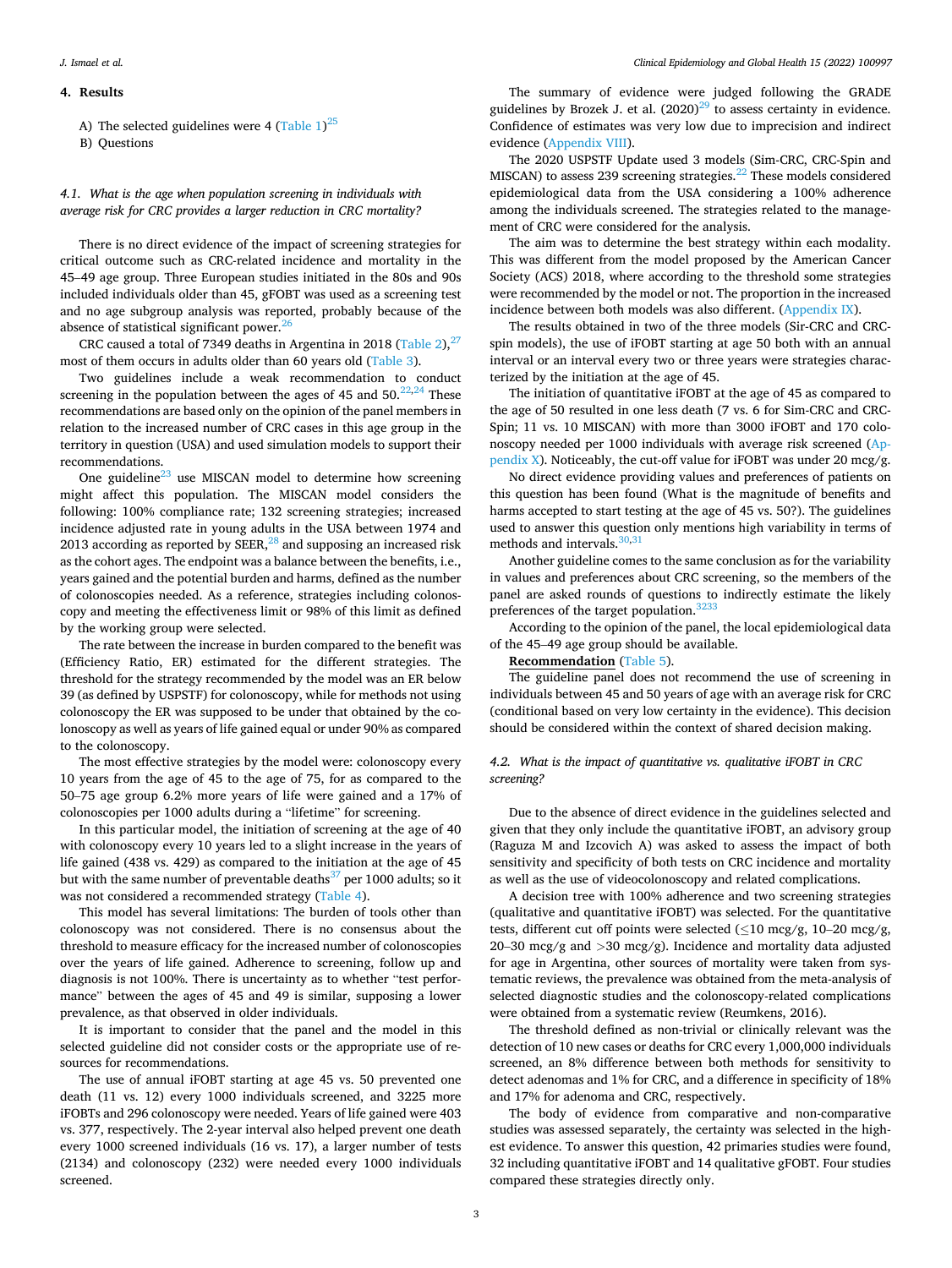### <span id="page-3-0"></span>*J. Ismael et al.*

The qualitative method was more sensitive than the quantitative method in the meta-analysis, except for a cut-off point of *>*30 mcg/g to detect CRC. The quantitative method was more specific except for the detection of CRC at cut off values of 10–20 mcg/g and *>*30 mcg/g, which showed no differences. Certainty in evidence was from very low to moderate. (Appendix XI).

No differences were seen between false negatives for CRC between the quantitative and the qualitative method except when considering cut off values of *>*30 mcg/g, when 2 cases less were detected than when using the qualitative method. As for the false positives no differences were reported for CRC for cut off points of *>*30 mcg/g to 10–20 mcg/g; a difference of 60 less cases was seen when the *<*10 mcg/g threshold was used. Estimate certainty was from very low to moderate. (Appendix XII). As for the incidence for a cut off value of  $\leq$ 10 mcg/g, the use of the quantitative test detects 22 cases more, and for a cut off value of *>*30 mcg/g it is able to detect 15 cases more with very low certainty level in the evidence.

In the case of mortality with a cut off value of  $\leq$ 10 mcg/g 80 deaths could be obtained, at a range of 10–20 mcg/g, 124 more and at a cut-off point of *>*30 mcg/g, 253 less with very low level of certainty in the evidence.

The number of colonoscopy and related complications (bleeding, perforations) is lower when using the quantitative method in the cut off points with low certainty in the level of evidence. No comparisons were found for the cut -off point of 20–30 mcg/g (Appendix XIII).

An important limitation of the model is that neither the variability in the adoption of methods or the frequency in follow-up nor the barriers for access are considered.

No evidence related to values and preferences on the use of one method or the other were found either.

#### *4.3. Recommendation*

Guideline panel suggests the use of quantitative iFOBT to screen patients with average risk for CRC between the ages of 50 and 70 (conditional based on very low certainty in the evidence). (Table 6).

# *4.4. In the population with average risk undergoing screening with quantitative iFOBT, what is the most appropriate testing interval?*

Due to absence of direct evidence to select the most appropriate interval, the simulation model in the guideline by Helsingen L.M et al.  $(2019)$  was used.<sup>23</sup>

The authors used the MISCAN-colon model with epidemiological data from the Norwegian population between the ages of 50 and 79. Four strategies were assessed: colonoscopy, sigmoidoscopy, annual iFOBT and iFOBT every two years.

The cut -off value for the iFOBT test was 20mcg/g. The role of these strategies was simulated in the following outcomes: incidence of CRC, CRC specific mortality and number of colonoscopies per 1000 individuals screened. Other outcomes assessed were global mortality, number of tests used and procedure-related complications.

As reported in the literature, most of the Western individuals over the age of 50 have a 1–2% risk of developing CRC in the next 15 years; so, seven hypothetical cohorts were used with a baseline risk for CRC in 15 years of between 1% and 7%. This risk was estimated using an online tool (Qcancer) which may predict the individual risk of developing CRC based on different variables such as ethnicity.

To estimate the risk for colonoscopy-related complications the data from SEER-Medicare were used. The 2013 European Guidelines on gastrointestinal endoscopy were used for the follow up according to the findings.[34 100% adherence was estimated for the cohorts both in](#page-4-0)  screening and for follow up.

The authors considered certainty in evidence was low due to the uncertainty observed in: All CRCs derive from an adenoma; differences in CRC risk are caused by differences in the incidence of adenomas and

length of time of adenoma.

The tables with the summary of the evidence (Appendix XIV) were designed based on the results of the model to compare the use of annual iFOBT or iFOBT every two years. The level of the evidence went down to very low due to indirect evidence available. The burden was measured considering the number of colonoscopies and the number of tests.

The impact of both strategies is higher when the individual risk is higher; the reduction in the number of cases and mortality with the use of the annual test is higher but associated with the need for a larger number of tests and colonoscopies.

It should be underscored that the perspective for recommendations in this guide is individual so, all the options are supposed to be available and are accessible.

No direct evidence providing estimates about the values and preferences of patients in this field have been found. The analyzed guide concludes that variability is high in terms of values and preferences, so it includes rounds of questions for the panel members to indirectly estimate the probable preferences of the target population  $3536$ 

# *4.5. Recommendation*

The guideline panel suggests the use of quantitative iFOBT with the annual (conditional based on very low certainty in evidence) (Table 7).

Considering that certainty of evidence is very low to estimate the number of preventable deaths with both intervals and even considering the annual use may lead to increased costs, the panel considers the annual interval is more feasible to improve adherence and reduce the loss to follow-up rate.

## **5. Conclusion**

This work provides unprecedented and essential information for Argentina in relation to CRC screening in an average-risk population.

We answer three crucial common practice questions and we hope it can be a critical decision-making tool.

At present, based on the available evidence, the guideline panel does not recommend the use of screening in individuals between 45 and 50 years of age with an average risk for CRC and this decision should be considered within the context of shared decision making; guideline panel suggests the use of quantitative iFOBT to screen patients with average risk for CRC between the ages of 50 and 70 and considering that certainty of evidence is very low to estimate the number of preventable deaths with both intervals and even considering the annual use may lead to increased costs, the panel considers the annual interval is more feasible to improve adherence and reduce the loss to follow-up rate.

## **Declaration of competing interest**

Authors declare that they have no competing interests.

## **Appendix A. Supplementary data**

Supplementary data to this article can be found online at [https://doi.](https://doi.org/10.1016/j.cegh.2022.100997)  [org/10.1016/j.cegh.2022.100997](https://doi.org/10.1016/j.cegh.2022.100997).

## **References**

- 1 Ministry of Health. National cancer institute, Argentina [En línea] 12 de July de 2020 [https://www.argentina.gob.ar/salud/instituto-nacional-del-cancer/estadistica](https://www.argentina.gob.ar/salud/instituto-nacional-del-cancer/estadisticas/incidencia)  [s/incidencia](https://www.argentina.gob.ar/salud/instituto-nacional-del-cancer/estadisticas/incidencia).
- 2 Arnold M, Sierra MS, Laversanne M, Soerjomataram I, Jemal A, Bray F. Global patterns and trends in colorectal cancer incidence and mortality. *Gut*. 2017;66(4): 683–691. [https://doi.org/10.1136/gutjnl-2015-310912.](https://doi.org/10.1136/gutjnl-2015-310912)
- 3 Ministry of Health. National cancer institute. Mortality trends [En línea] [Citado el: 12 de July de 2020 [https://www.argentina.gob.ar/salud/instituto-nacional-del-canc](https://www.argentina.gob.ar/salud/instituto-nacional-del-cancer/estadisticas/mortalidad)  [er/estadisticas/mortalidad](https://www.argentina.gob.ar/salud/instituto-nacional-del-cancer/estadisticas/mortalidad).
- 4 IARC. Estimated age-standardized mortality rates in 2020, colorectum, both sexes, all ages. Mortality. [En línea] [Citado el: 12 de July de 2020.] https://gco.iarc.fr